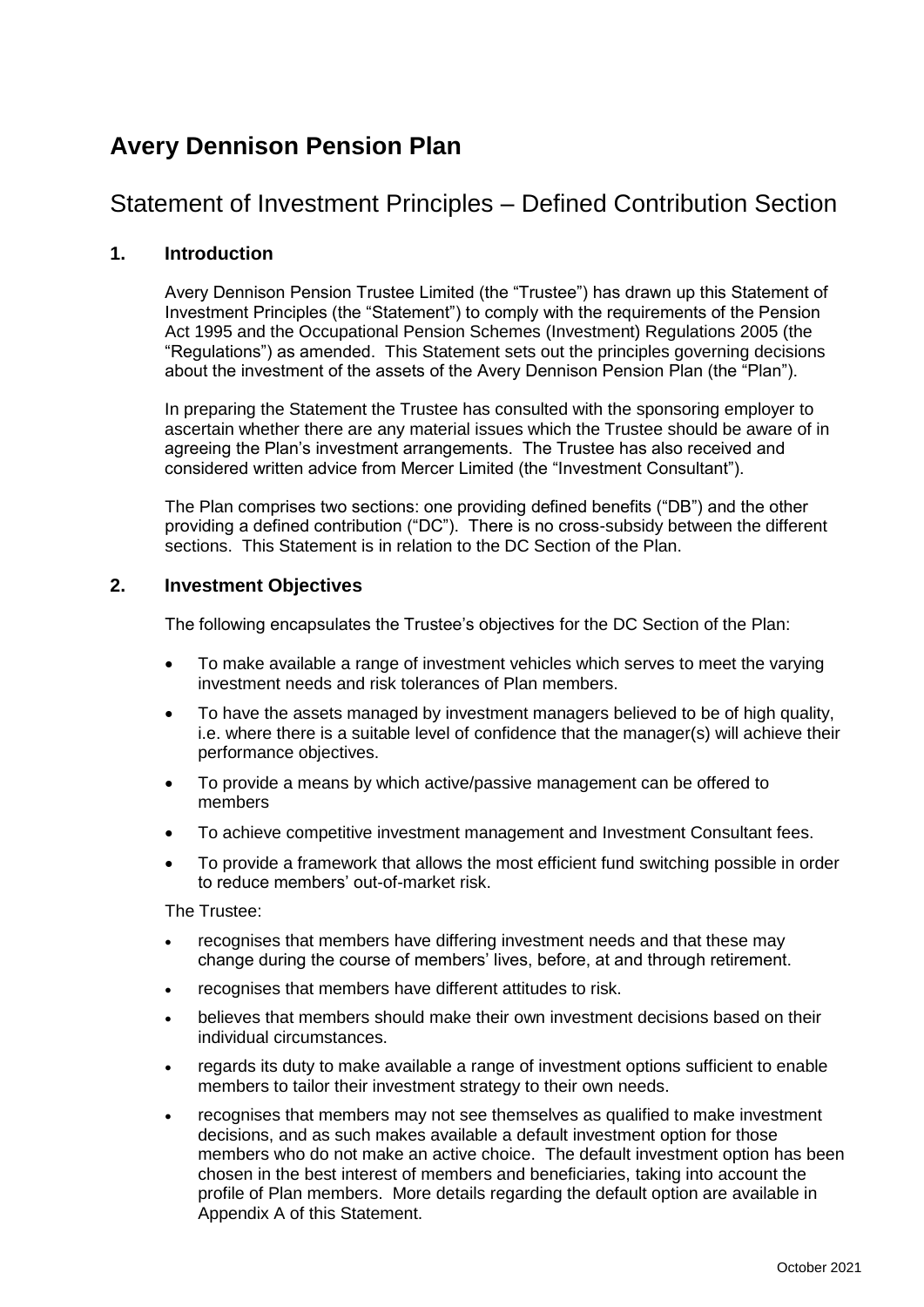## **3. Investment Policies**

The Trustee has appointed Mercer Workplace Savings ("MWS") for the provision of services related to corporate investment platform where the Plan's assets are invested. The Trustee has delegated the ongoing governance and monitoring of Aviva Life & Pensions UK Limited ("Aviva"), as the provider of the corporate investment platform, to MWS which aims to ensure Aviva remains market leading and to ensure it provides access to a range of investment strategies. The investment strategies the Plan access on the corporate investment platforms include funds ("Mercer funds") whose management has been delegated by the Trustee to Mercer Limited (the "Delegated Investment Manager") and funds ("externally managed funds") that are highly rated by Mercer Limited. The Trustee is responsible for the management of these externally managed funds. Further information on the Mercer and externally managed funds can be found in Appendix B.

The Trustee undertakes to review the DC Section's externally managed funds offered to members and the Delegated Investment Manager arrangements on a regular basis. In considering appropriate investments for the Plan, the Trustee has obtained and considered the written advice of a suitability qualified investment advisor. The advice received and arrangements implemented are, in the Trustee's opinion consistent with the requirements of Section 36 of the Pensions Act 1995 (as amended).

The Trustee makes available a range of funds and lifestyle strategy options for the DC Section of the Plan which they believe provide appropriate strategic choices for members' different saving objectives, risk profiles and time horizons. Members themselves determine the fund(s) in which they choose to invest.

Members who do not indicate a preference are invested in the default option which is a lifestyle strategy designed for members intending to access their benefits at retirement via income drawdown. Members' assets are de-risked as they approach retirement via the use of target date funds. More information on the default option can be found in Appendix A of this Statement.

In addition, two alternative lifestyle strategies are available to members that reflect the alternative ways in which members might take their benefits at retirement (Annuity or Cash). Assets will be switched into investments which seek to more closely match how the member wishes to access their pension savings as they approach retirement.

In addition to the above mentioned lifestyle strategies the DC Section comprises of a core and a non-core fund range. Active management options are offered to members within both fund ranges.

The core fund range is a range of four risk-profiled funds, offering slightly less flexibility to members in the selection of investments. These funds target different levels of risk and return and aim to provide members with a diversified multi-asset investment suitable to their risk tolerance. The Delegated Investment Manager is responsible for making decisions on asset allocations, selection, appointment, removal and monitoring of underlying external investment managers within these risk profiled funds. The underlying asset allocation of the risk-profiled funds depends on the risk and return objectives of the fund. These funds, in order of risk and return (low to high) are:

- Aviva Pension Mercer Defensive
- Aviva Pension Mercer Moderate Growth
- Aviva Pension Mercer Growth
- Aviva Pension Mercer High Growth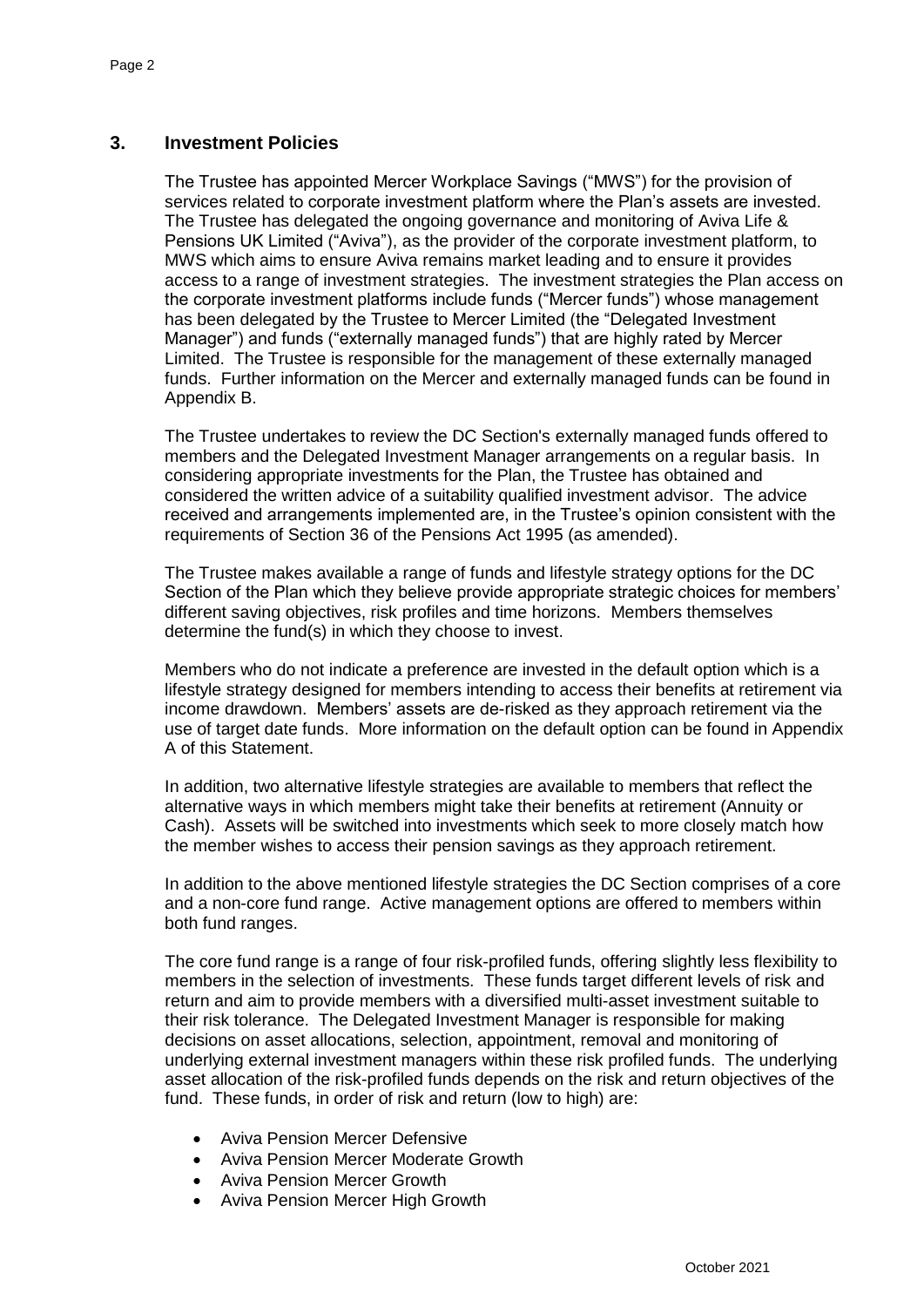The non-core fund range allows members full flexibility in the selection of investments and is comprised of developed market equities, emerging market equities, sustainable global equities, real estate, money market investments, corporate bonds, multi-asset funds, and pre-retirement funds. The Delegated Investment Manager and the Trustee, for the respective funds under their purview (see Appendix B), are responsible for the selection, appointment, removal and monitoring of underlying investment managers.

Members determine the balance between the different kinds of investments they hold. This balance will determine the expected return on member's assets and should be related to the member's own risk appetite and tolerances.

The Trustee requires that 90% of all investments should be realisable at short notice. All funds are daily-dealt pooled investment arrangements, which are themselves regulated and underlying investments are all mainly in regulated markets, and therefore are believed to be readily redeemable based on member demand. Where pooled investment arrangements do not invest assets in regulated markets these are not expected to account for a material proportion of assets. The selection, retention and realisation of investments within these pooled funds is the responsibility of the chosen investment managers.

Member views are not explicitly taken into account in the selection, retention and realisation of investments.

### **4. Arrangements with Asset Managers**

- 4.1 The Trustee accesses the Investment Manager's products (or funds) through the MWS providers' insurance platforms. The Delegated Investment Manager appoints underlying investment managers and the Trustee selects funds from external investment managers based on their capabilities, and therefore the perceived likelihood of achieving the expected return and risk characteristics required. Mercer's manager research rating reflects Mercer's forward-looking assessment of a manager's ability to meet or exceed their objectives. As the Trustee invests in pooled or multi-client investment vehicles they accept that they have no ability to influence the Investment Managers to align their decisions with the Trustee's policies set out in this Statement. However, appropriate mandates can be selected to align with the overall investment strategy.
- 4.2 The Delegated Investment Manager expects all underlying investment managers to incorporate the consideration of longer term factors, such as ESG, into their decision making process where appropriate. The extent to which this is so will be considered during the selection, retention and realisation of manager appointments. Voting and engagement activity should be used by investment managers to discuss the performance of an issuer of debt or equity. The Delegated Investment Manager engages with underlying investment managers on this activity and if dissatisfied will look to replace the manager. The Trustee expects external investment managers to incorporate consideration of longer term factors, such as ESG into their decision-making process where appropriate.
- 4.3 The Trustee's focus is on longer-term performance but shorter-term performance is monitored to ensure any concerns can be identified in a timely manner. The Trustee reviews both absolute and relative performance of the Investment Managers products (or funds) on a quarterly basis, including assessments of both shorter and longer time horizons. The Trustee and the Delegated Investment Manager also rely upon Mercer's manager research capabilities. The remuneration for Investment Managers used by the Plan is based on assets under management; the levels of these fees are reviewed annually as part of the annual value for member assessment to ensure they continue to represent value for members. If the Investment Managers' performance is not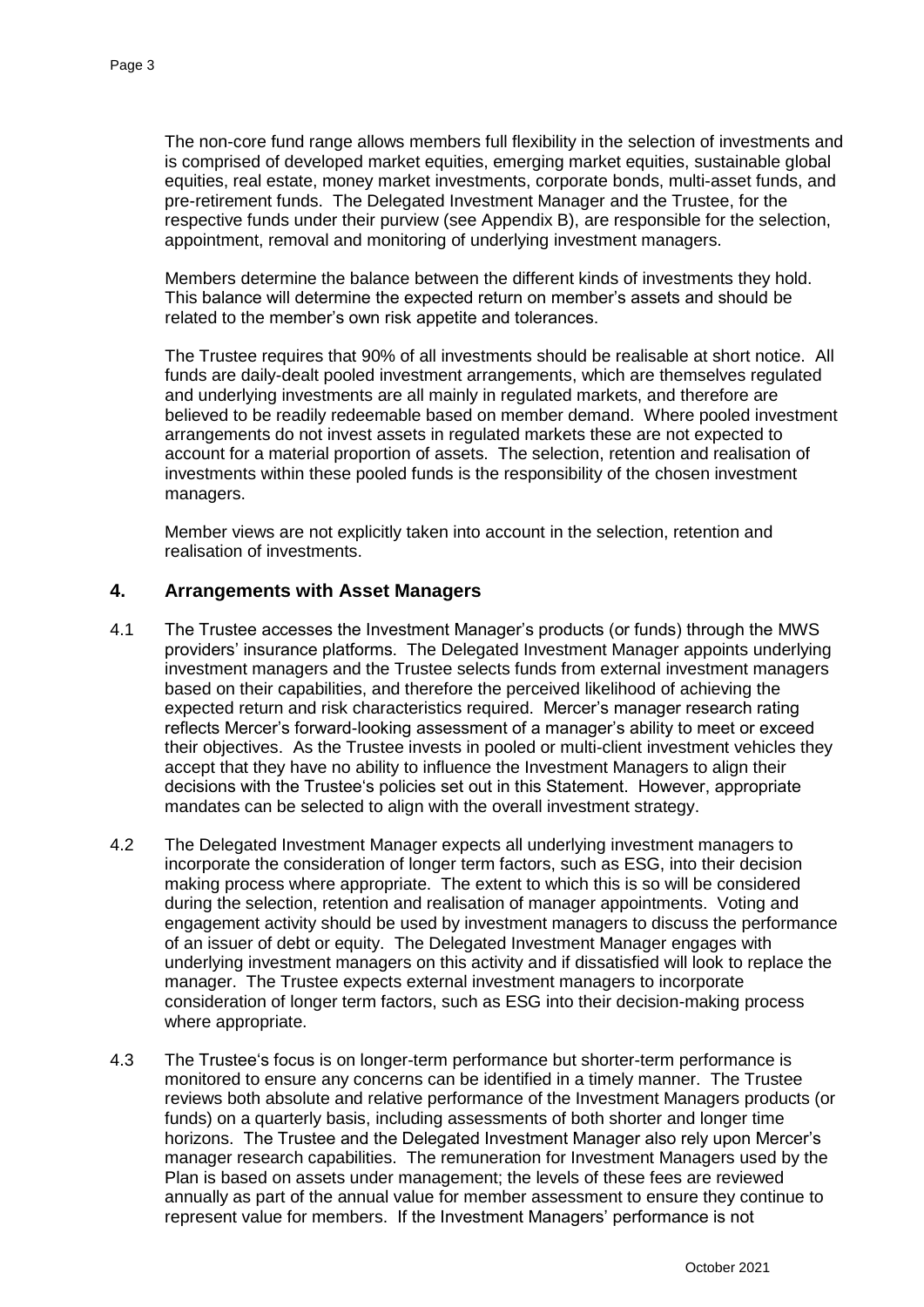satisfactory, the Trustee will request an explanation of performance and process from the relevant investment manager. If not satisfied with this, the Trustee may request further action be taken, including a review of fees.

- 4.4 Portfolio turnover costs for each of the funds are reviewed on an annual basis as part of the annual value for member assessment. The ability to assess the appropriateness of these costs is limited by the availability of data. The Trustee will monitor industry developments in how to assess these costs and incorporate this in future value for member assessments. Importantly, performance is reviewed net of portfolio turnover costs.
- 4.5 The Trustee is a long term investor, all funds are open-ended and therefore there is no set duration for manager appointments. The Delegated Investment Manager is responsible for the selection, appointment, monitoring and removal of the underlying investment managers. The Trustee is responsible for the selection, appointment and removal of the external investment managers. The Trustee may also choose to remove a fund from the fund range, if it is no longer considered appropriate. The fund range is formally reviewed on at least a triennial basis.

### **5. Risk Management**

The Trustee has considered risk for the DC Section of the Plan from a number of perspectives. The below list is not exhaustive but covers the main risks that the Trustee considers and how these are managed and measured. The risks considered are:

| Type<br>оf<br><b>Risk</b> | <b>Risk</b>    | <b>Description</b>                                                                                                       | How is the risk monitored and<br>managed?                                                                                                                                                                                                                 |
|---------------------------|----------------|--------------------------------------------------------------------------------------------------------------------------|-----------------------------------------------------------------------------------------------------------------------------------------------------------------------------------------------------------------------------------------------------------|
|                           | Inflation risk | The risk that investment<br>returns do not keep pace<br>with inflation.                                                  | The Trustee makes available a<br>range of funds, across various asset<br>classes, with the majority expected<br>to keep pace with inflation.                                                                                                              |
| Market risks              |                |                                                                                                                          | Members are able to set their own<br>investment allocations, in line with<br>their risk tolerances.                                                                                                                                                       |
|                           | Currency risk  | The risk that fluctuations in<br>foreign exchange rates will<br>cause the value of overseas<br>investments to fluctuate. | The multi-asset risk profiled funds<br>are considered to have adequate<br>diversification across asset class,<br>region and within each asset class.<br>Management of these funds is the<br>responsibility of the Delegated<br><b>Investment Manager.</b> |
|                           | Credit risk    | The risk that the issuer of a<br>financial asset, such as a<br>bond, fails to make the<br>contractual payments due.      | Within active funds, management of<br>these risks are the responsibility of<br>the external investment manager.<br>The Trustee monitors the externally<br>managed investment funds and<br>outsources this responsibility to the                           |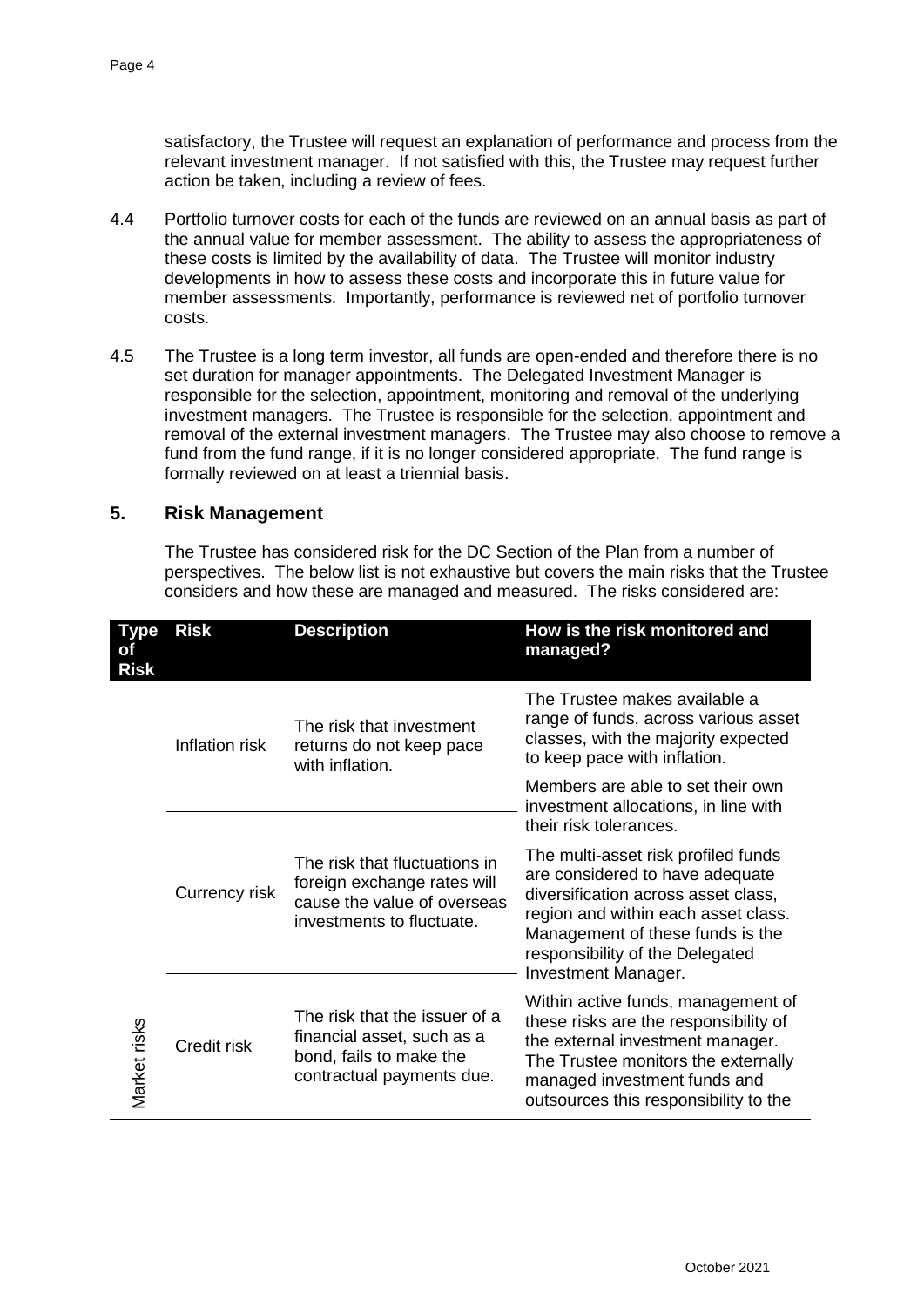|                                           | Risks additional to those<br>above where the income or<br>the capital value of an asset<br>is uncertain owing to, for<br>example, changes in the<br>profitability of an issuing<br>company.   | Delegated Investment Manager for<br>the relevant funds.                                                                                            |
|-------------------------------------------|-----------------------------------------------------------------------------------------------------------------------------------------------------------------------------------------------|----------------------------------------------------------------------------------------------------------------------------------------------------|
| Equity,<br>property and<br>other risks    |                                                                                                                                                                                               | The Trustee regularly reviews<br>performance of investment funds.                                                                                  |
|                                           | The risk that environmental,<br>social or corporate<br>governance concerns<br>(including climate change)<br>have a financially material<br>impact on the return of the<br>Plan's assets.      | The management of ESG related<br>risks is delegated to the investment<br>managers.                                                                 |
|                                           |                                                                                                                                                                                               | See Section 8 of this Statement for<br>the Trustee's responsible<br>investment and corporate<br>governance statement.                              |
| Environmental,<br>Social and<br>Corporate |                                                                                                                                                                                               | The Trustee reviews the Mercer<br>Stewardship Monitoring Report on<br>an annual basis.                                                             |
| Governance risk                           |                                                                                                                                                                                               | The default lifestyle option,<br>alternative lifestyle strategies and<br>the Mercer Growth Funds include an<br>allocation to sustainable equities. |
|                                           |                                                                                                                                                                                               | The Trustee offers a sustainable<br>equity fund as part of the non-core<br>self-select range.                                                      |
|                                           | The risk that the investment<br>fund underperforms its<br>objectives, fails to carry out<br>operational tasks, does not<br>ensure safe-keeping of<br>assets or breaches agreed<br>guidelines. | For the externally managed funds<br>the Trustee considers the<br>Investment Consultant's opinion of<br>these strategies.                           |
| <b>Investment Manager</b><br>risk         |                                                                                                                                                                                               | The Delegated Investment Manager<br>takes responsibility for the<br>management of this risk for the<br>Mercer funds.                               |
|                                           |                                                                                                                                                                                               | The Trustee regularly reviews<br>performance of investment funds.                                                                                  |
| Liquidity risk                            | The risk that the Plan's<br>assets cannot be realised at<br>short notice in line with<br>member demand.                                                                                       | The Plan is invested in daily dealt<br>and daily priced pooled funds.                                                                              |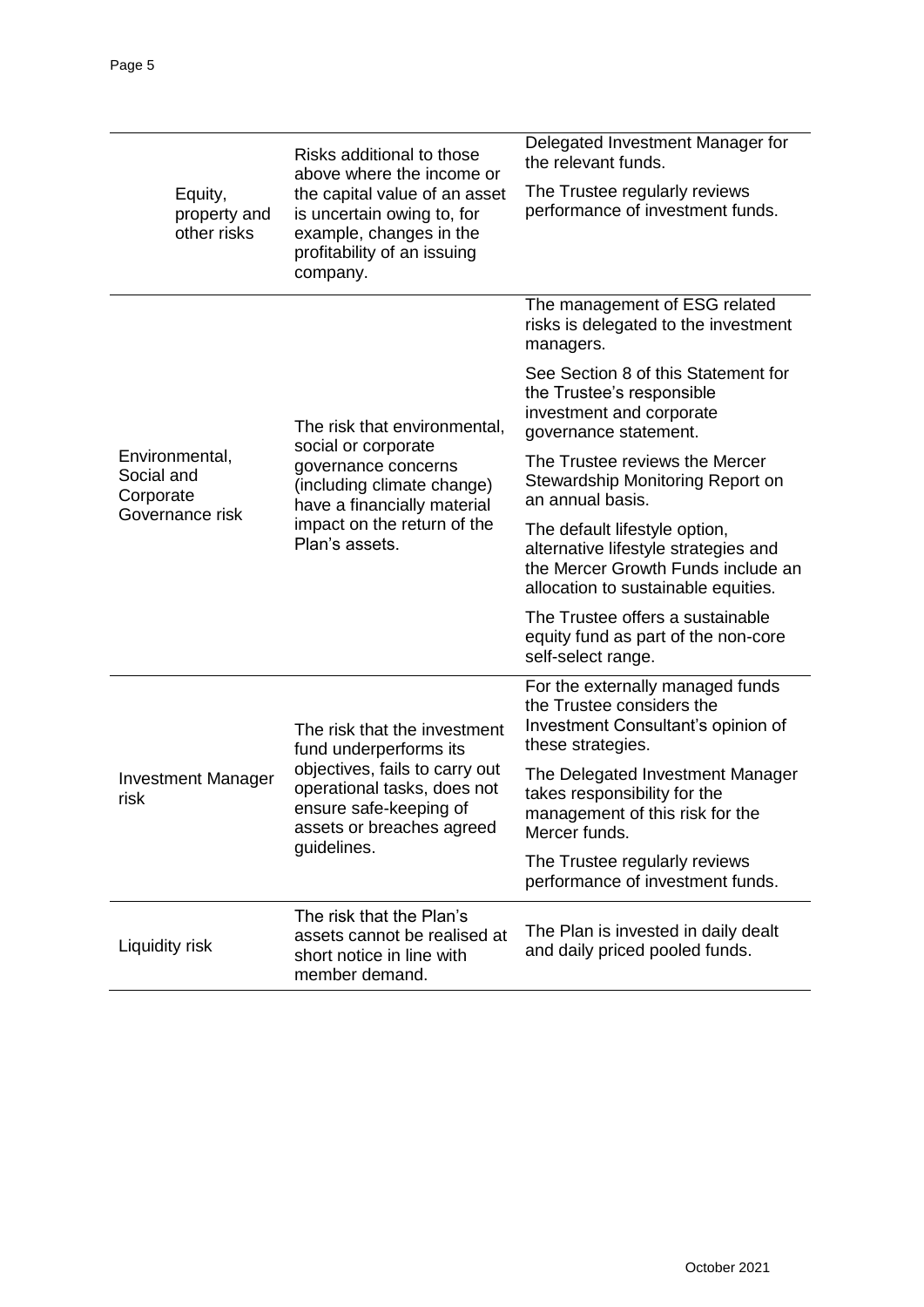|               | The risk that the member is<br>invested in a strategy that<br>does not reflect the way in<br>which they intend to take<br>their benefits at retirement. | The Trustee makes available three<br>lifestyle strategies for DC members.                                                                                                                                                                 |
|---------------|---------------------------------------------------------------------------------------------------------------------------------------------------------|-------------------------------------------------------------------------------------------------------------------------------------------------------------------------------------------------------------------------------------------|
| Mismatch risk |                                                                                                                                                         | Lifestyle strategies automatically<br>switch member assets into<br>investments whose value is<br>expected to be less volatile relative<br>to how the member wishes to<br>access their pension savings as<br>they approach retirement age. |
|               |                                                                                                                                                         | Members can select a lifestyle<br>strategy in accordance with their<br>personal preferences and retirement<br>objectives.                                                                                                                 |
|               |                                                                                                                                                         | The asset allocation and<br>management of these lifestyle<br>strategies is the responsibility of the<br>Delegated Investment Manager.                                                                                                     |

The above items in Section 3 and 5 of this Statement are in relation to what the Trustee considers 'financially material considerations'. The Trustee believes the appropriate time horizon for which to assess these considerations within should be viewed at a member level. This will be dependent on the member's age and when they expect to retire. It is partly for this reason that the default investment option is a lifestyle strategy.

#### **Inactive Investment Options**

The Prudential With-Profits Fund and Scottish Mutual With-Profits Fund (now managed by Phoenix Life Limited) are closed to new members. The Scottish Mutual With-Profits Fund option was closed to increases in contributions from existing members from August 2014, but members who have previously invested in the fund can continue to make existing investments at the same monetary contribution level. Members who have previously invested in the Prudential With-Profits Fund can continue to make existing, as well as additional, investments.

These funds are actively managed to give each policyholder a return which reflects the earnings on the underlying investments, whilst smoothing investment performance and offering competitive long term returns.

The funds' performance objective is to offer competitive long-term real returns whilst smoothing the peaks and troughs of day-to-day market movements

### **6. Additional Voluntary Contributions**

The Trustee currently has a With-Profits Fund managed by Legal & General Assurance Society Ltd available to members, which is closed to new contributions.

The Trustee currently offer the investment options in the main DC arrangement, as set out in Section 3, for those members that wish to make additional voluntary contributions.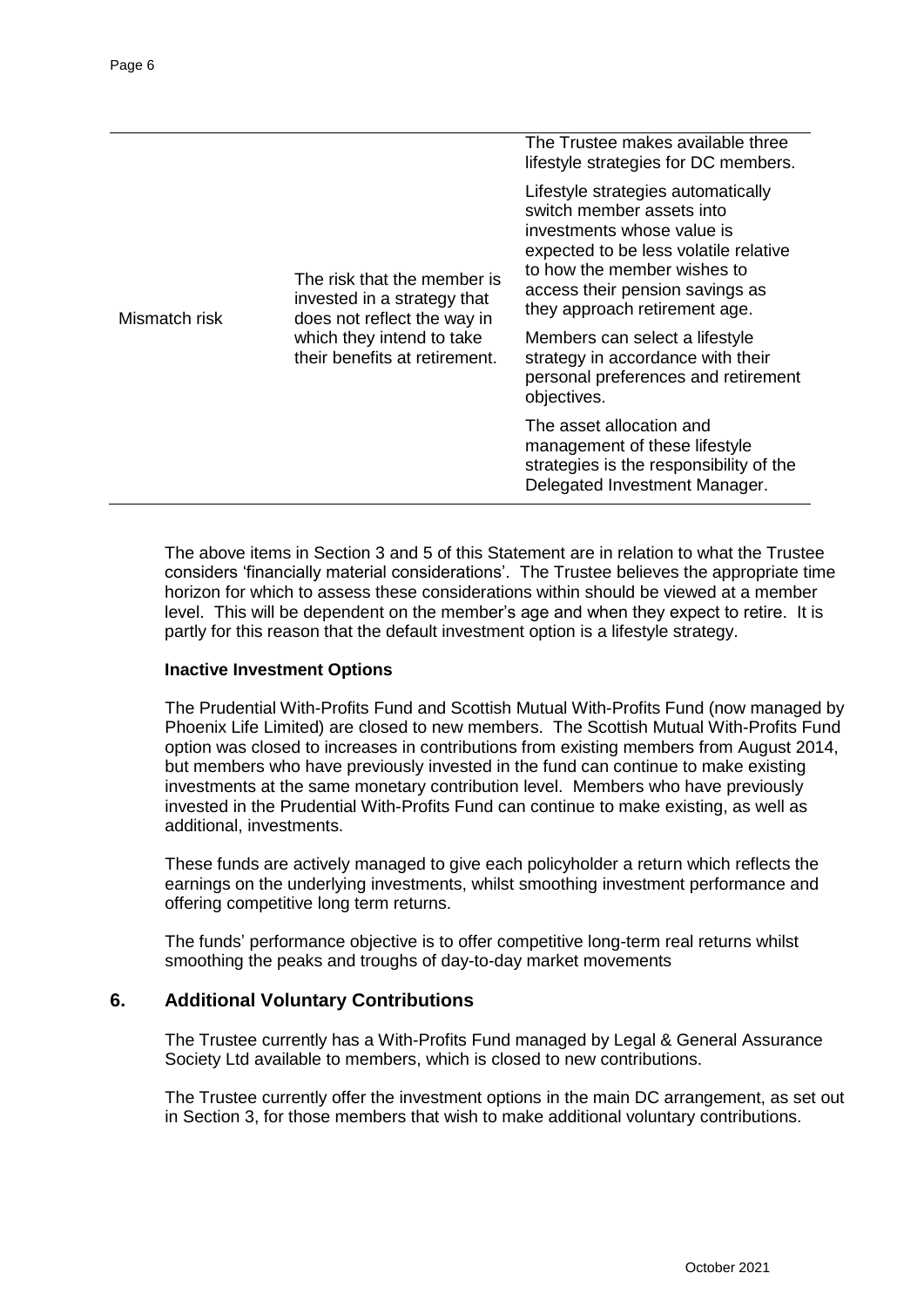## **7. Ex-Fasson Money Purchase Section**

Former members of the Fasson Section have assets invested in the main DC arrangement with Aviva.

### **8. Responsible Investment and Corporate Governance (Voting & Engagement)**

The Trustee believes that environmental social and corporate governance ("ESG") issues can affect the performance of investment portfolios and should therefore be considered as part of the investment process.

The Trustee believes that good stewardship can enhance long-term portfolio performance, and is therefore in the best interests of the Plan's beneficiaries and aligned with fiduciary duty.

Once appointed, the Trustee gives appointed investment managers, including the Delegated Investment Manager, full discretion in evaluating ESG factors, including climate change considerations, and exercising voting rights and stewardship obligations attached to the investments, in accordance with their own corporate governance policies and current best practice, including the UK Corporate Governance Code and UK Stewardship Code. The Trustee also regularly reviews the Investment Consultant's ESG ratings of the appointed investment managers.

In particular, given the majority of funds are managed by the Delegated Investment Manager, the Trustee has delegated the ESG, climate change and stewardship considerations to the Delegated Investment Manager alongside other investment responsibilities. The Trustee believes that the Delegated Investment Manager has the necessary expertise and framework in place to effectively manage and monitor investments in line with these areas, and this is implemented through their four-pillar framework: integration, stewardship, thematic investment and screening the Mercer funds incorporate these four-pillars as far as is practical. The Delegated Investment Manager is expected to provide reporting on a regular basis, at least annually, on the ESG integration progress, stewardship monitoring results, and climate-related metrics such as carbon foot printing for equities and/or climate scenario analysis for diversified portfolios.

The Trustee has not set any additional investment restrictions on Mercer or the external investment managers in relation to particular products or activities in excess of those already put in place by the investment managers.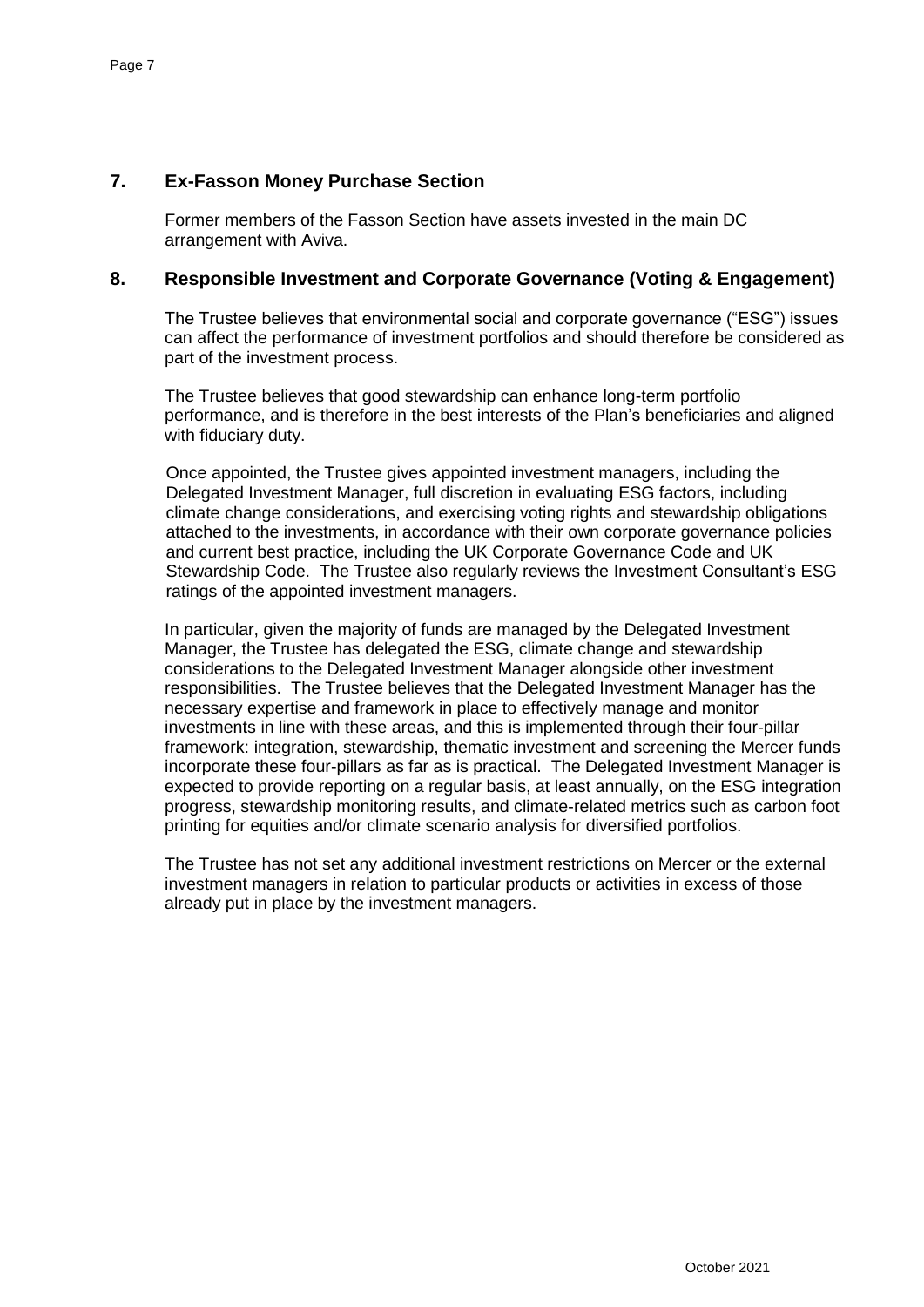## **9. Review of this Statement**

The Trustee will review this Statement at least every three years and promptly following any significant change in investment policy. Any change to this Statement will only be made after having obtained and considered the written advice of someone who the Trustee reasonably believes to be qualified by their ability in and practical experience of financial matters and to have the appropriate knowledge and experience of the management of pension Plan investments. The Trustee will also consult the sponsoring employer prior to making changes to the Statement.

## **Avery Dennison Pension Trustee Limited**

**October 2021**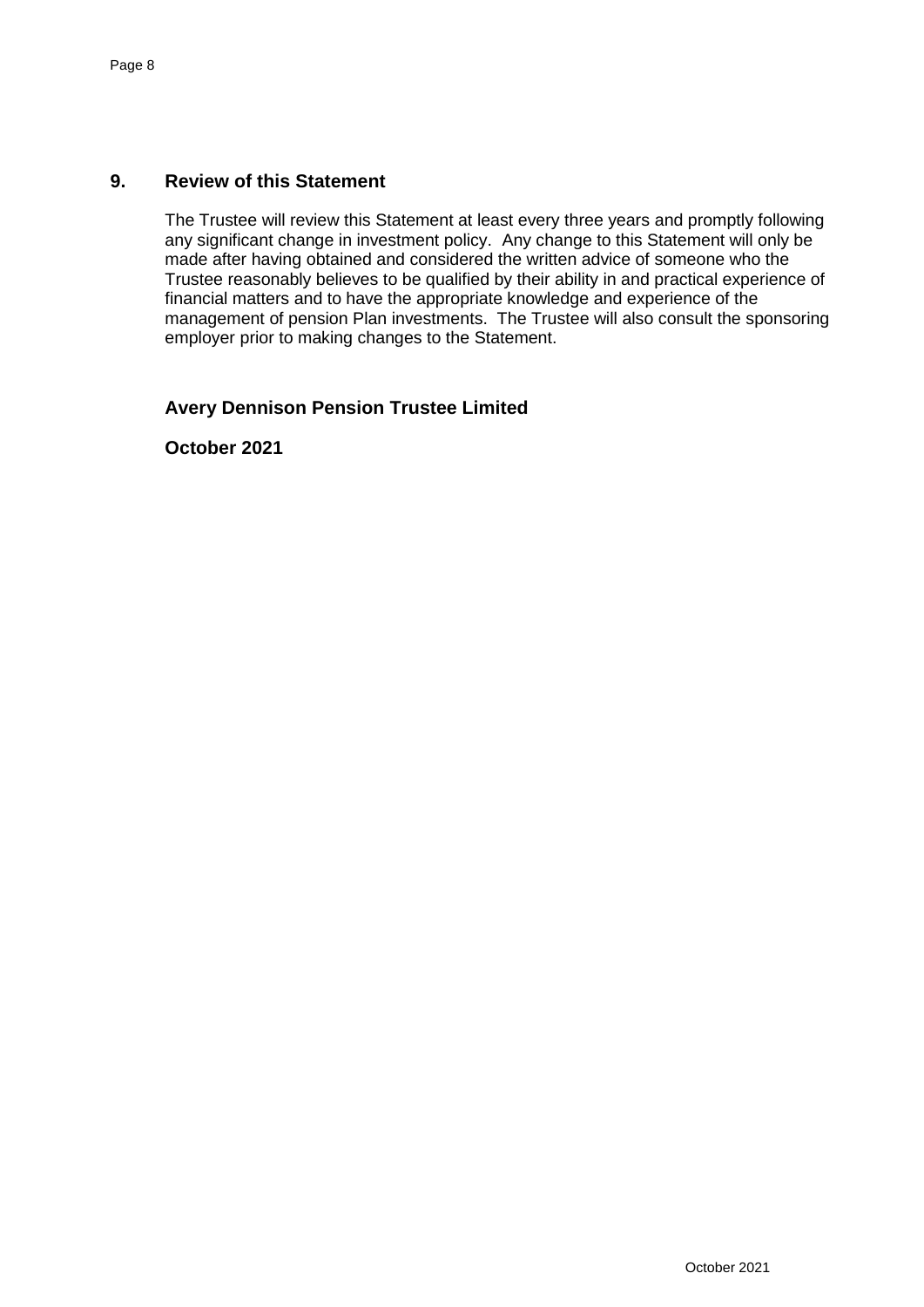## **Appendix A:** Statement of Investment Principles – DC Section Default Option

Members who do not indicate a preference are invested in the default investment option. Typically, a proportion of members will actively choose the default investment option because they feel it is the most appropriate option for them. However, the vast majority of DC members do not make an active investment decision and are, therefore, automatically invested in the default investment option. The default investment option for Plan members who do not make a proactive fund choice is the Mercer Target Drawdown Retirement Path.

## **1. Aims and Objectives**

The aims of the default option, and the ways in which the Trustee seeks to achieve these aims, are detailed below:

 To generate equity-like levels of growth whilst mitigating inflation erosion and downside risk

*The growth phase invests in a diversified range of assets (equities, bonds and nontraditional assets). A member is in the growth phase if they are more than eight years away from their expected retirement date.*

 To provide a strategy that reduces investment risk for members as they approach retirement.

*As a member's pot grows, investment risk will have a greater impact on member outcomes. Therefore, the Trustee believes that it is appropriate to utilise a lifestyle approach to reduce investment risk as the member approaches retirement. The reduction of investment risk in the run up to retirement is expected to reduce the impact of market shocks producing unfavourable outcomes for members at retirement.* 

 To offer to members a mix of assets at retirement that is broadly appropriate for an individual planning to take their benefits as a mix of cash and long-term variable income / drawdown post-retirement.

*At the member's selected retirement date, 75% of the member's assets will be invested in a fund that aims to provide a close match to variable income/drawdown requirements and 25% in a money market fund.*

### **2. Default Option Investment Policies**

A range of asset classes are included within the default option, including: developed market equities, emerging market equities, sustainable equities, small capitalisation equities, low volatility equities, real estate investment trusts, money market investments, gilts, index-linked gilts and corporate bonds. Both active and passive management funds are utilised, depending on asset class.

The management of the funds within the default option has been delegated by the Trustee to the Delegated Investment Manager. The Trustee has outsourced the investment strategy decisions, or balance of investments, to the Delegated Investment Manager.

The Trustee has explicitly considered the trade-off between risk and expected returns. Risk is not considered in isolation, but in conjunction with expected investment returns and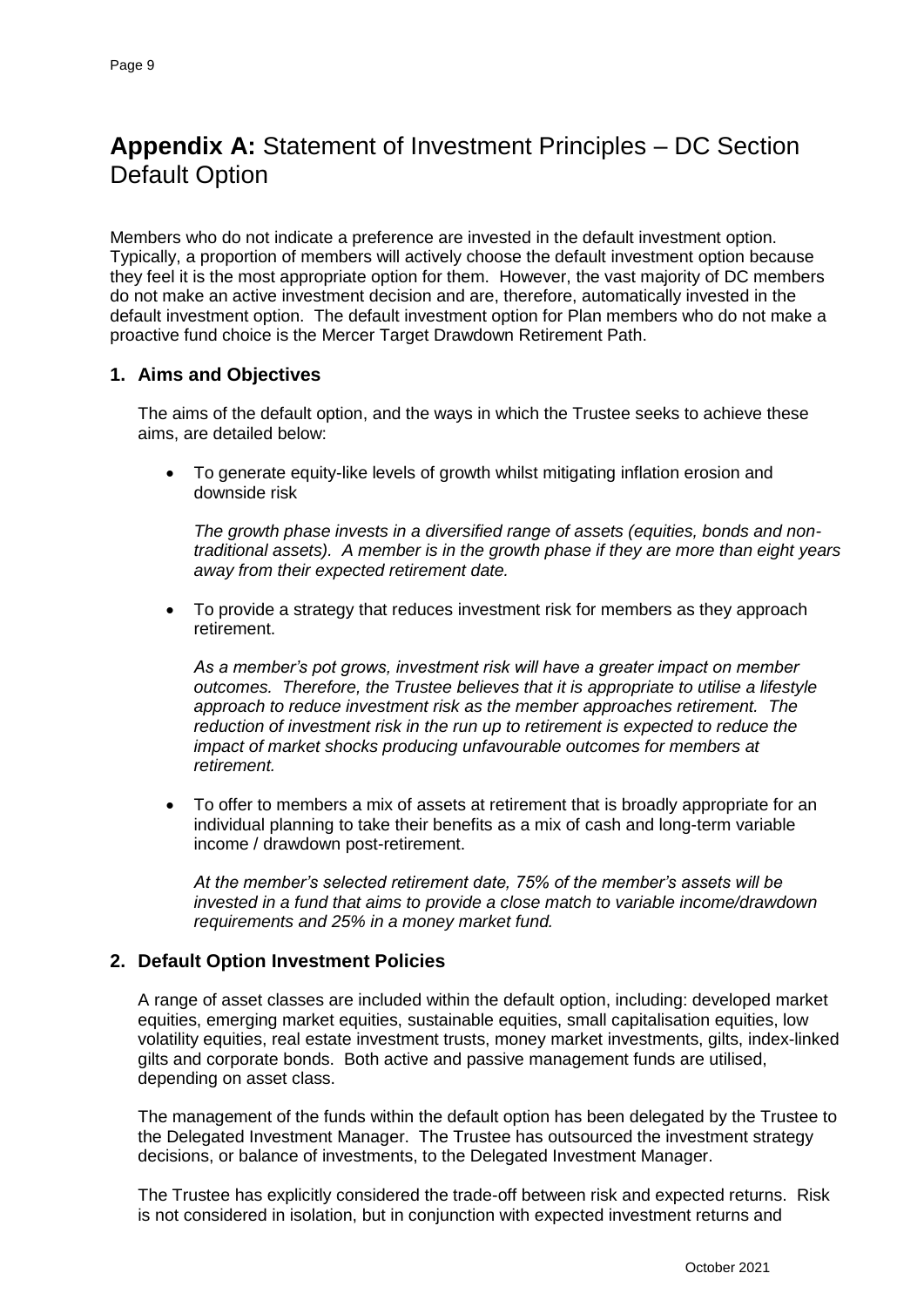retirement outcomes for members. The asset allocation is consistent with the expected amount of risk that is deemed appropriate given the age of the member and when they expect to retire.

Assets in the default option are invested in a manner which aims to ensure the security, quality, liquidity and profitability of a member's portfolio as a whole. The Trustee requires that 90% of all investments should be realisable at short notice. All funds are daily-dealt pooled investment arrangements. These pooled investment arrangements are themselves regulated and underlying investments are all mainly in regulated markets, and therefore are believed to be readily redeemable based on member demand. Where pooled investment arrangements do not invest assets in regulated markets these are not expected to account for a material proportion of assets. The selection, retention and realisation of investments within these pooled funds is the responsibility of the chosen investment managers.

Any investment in derivative instruments (either directly or within the underlying pooled funds) contributes to risk reduction, or efficient portfolio management.

Member views are not explicitly taken into account in the selection, retention and realisation of investments within the default investment option.

The Trustee's policy on Responsible Investment and Corporate Governance and engagement with managers is included in Sections 8 and 4 of the Statement respectively.

## **3 Risk Management**

The Trustee has considered risks from a number of perspectives. The list below is not exhaustive but covers the main risks that the Trustee considers and how they are managed:

| <b>Type</b><br>οf<br><b>Risk</b> | <b>Risk</b>                               | <b>Description</b>                                                                                                                                                                       | How is the risk monitored and<br>managed?                                                                                                                                                                                   |
|----------------------------------|-------------------------------------------|------------------------------------------------------------------------------------------------------------------------------------------------------------------------------------------|-----------------------------------------------------------------------------------------------------------------------------------------------------------------------------------------------------------------------------|
|                                  | Inflation<br>risk                         | The risk that investment returns<br>do not keep pace with inflation.                                                                                                                     | The Trustee regularly reviews<br>performance of investment<br>funds. The Trustees monitor the<br>performance of the growth<br>phase against inflation.<br>The strategy for the default<br>investment option is set with the |
| Market risks                     | Currency<br>risk                          | The risk that fluctuations in<br>foreign exchange rates will cause<br>the value of overseas investments<br>to fluctuate.                                                                 |                                                                                                                                                                                                                             |
|                                  | Credit risk                               | The risk that the issuer of a<br>financial asset, such as a bond,<br>fails to make the contractual<br>payments due.                                                                      | intention of diversifying these<br>risks to reach a level deemed<br>appropriate. The asset<br>allocations within the default<br>option are the responsibility of<br>the Delegated Investment                                |
|                                  | Equity,<br>property<br>and other<br>risks | Risks additional to those above<br>where the income or the capital<br>value of an asset is uncertain<br>owing to, for example, changes in<br>the profitability of an issuing<br>company. | Manager.                                                                                                                                                                                                                    |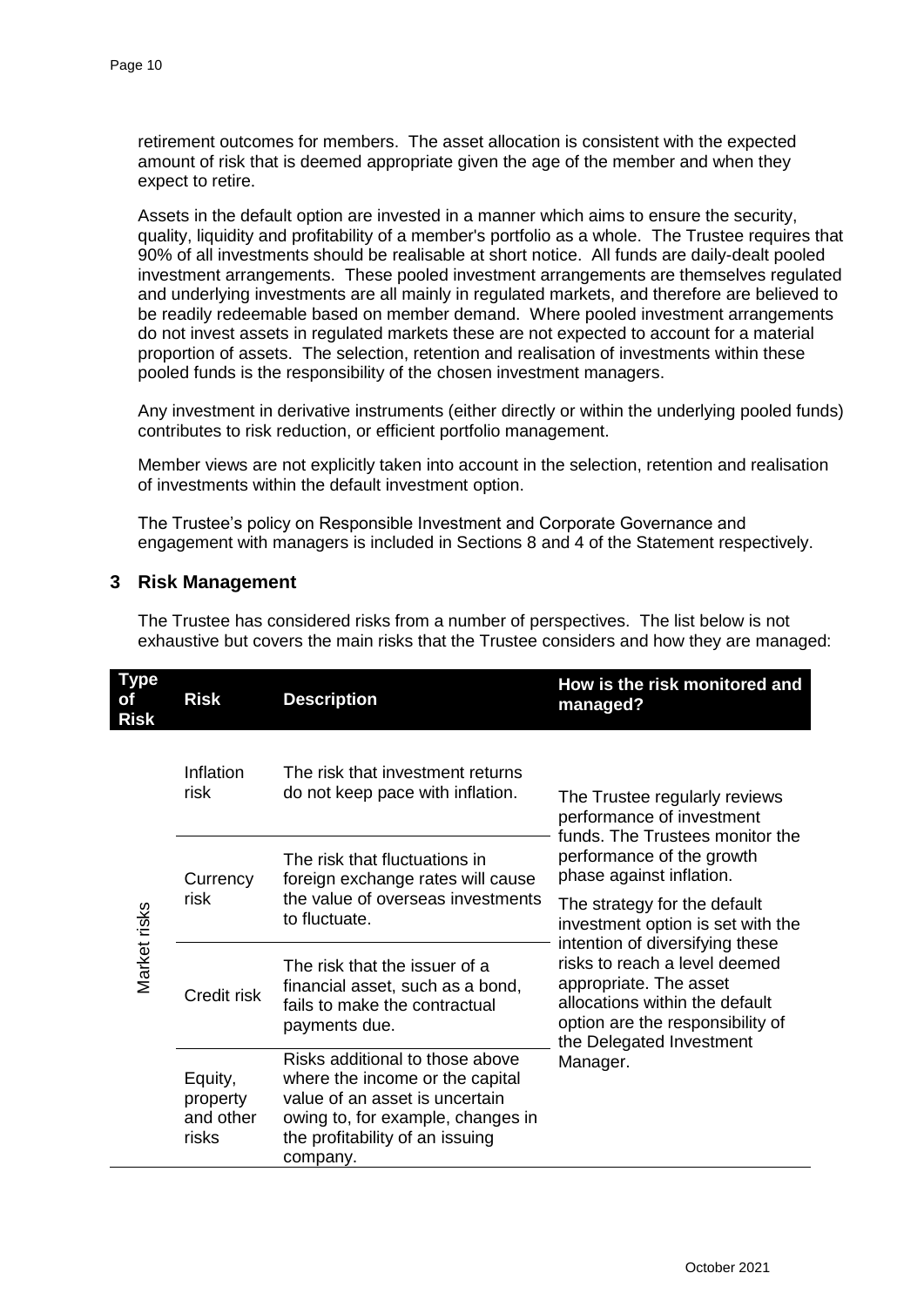| Environmental,<br>Social and<br>Corporate<br>Governance risk | The risk that environmental,<br>social or corporate governance<br>concerns (including climate<br>change) have a financially<br>material impact on the return of<br>the Plan's assets.         | In line with the main DC<br>Section.                                                                                                                                                                                                                                                                                                                                                                   |
|--------------------------------------------------------------|-----------------------------------------------------------------------------------------------------------------------------------------------------------------------------------------------|--------------------------------------------------------------------------------------------------------------------------------------------------------------------------------------------------------------------------------------------------------------------------------------------------------------------------------------------------------------------------------------------------------|
| Investment<br>Manager risk                                   | The risk that the investment<br>manager underperforms its<br>objectives, fails to carry out<br>operational tasks, does not<br>ensure safe-keeping of assets or<br>breaches agreed guidelines. | In line with the main DC<br>Section.                                                                                                                                                                                                                                                                                                                                                                   |
| Liquidity risk                                               | The risk that the Plan's assets<br>cannot be realised at short notice<br>in line with member demand.                                                                                          | In line with the main DC<br>Section.                                                                                                                                                                                                                                                                                                                                                                   |
| Mismatch risk                                                | The risk that the member is<br>invested in a strategy that does<br>not reflect the way in which they<br>intend to take their benefits at<br>retirement.                                       | The default option is a lifestyle<br>strategy which automatically<br>switches member assets as<br>they approach retirement age<br>into investments whose value is<br>expected to be less volatile<br>relative to variable income/<br>drawdown and taking a 25%<br>cash lump sum.<br>As part of the triennial default<br>review, the Trustee ensures the<br>default destination remains<br>appropriate. |

The above items in Sections 2 and 3 of this Appendix, are in relation to what the Trustee considers 'financially material considerations'. The Trustee believes the appropriate time horizon for which to assess these considerations within should be viewed at a member level. This will be dependent on the member's age and when they expect to retire. It is partly for this reason that the default investment option is a lifestyle strategy.

### **4 Members' Interests**

In making the decision regarding which Target Retirement Path (Annuity, Cash or Drawdown) should be the default investment option, the Trustee considered their understanding of the Plan's membership. Based on this understanding, a default investment option that targets income drawdown and a tax-free cash lump sum (up to 25% of a members' pot) was chosen.

The Trustee will continue to review this over time, at least triennially, or after significant change sot the Plan's demographic, if sooner.

Members will be supported by clear communications regarding the aims of the default and the access to alternative approaches. The default option does not mean that members have to take their benefits in this format at retirement – it merely determines the investment strategy in place prior to retirement. Moreover, prior to the de-risking periods, members will be asked whether they wish to remain in the default investment option or to transfer to an alternative Target Retirement Path.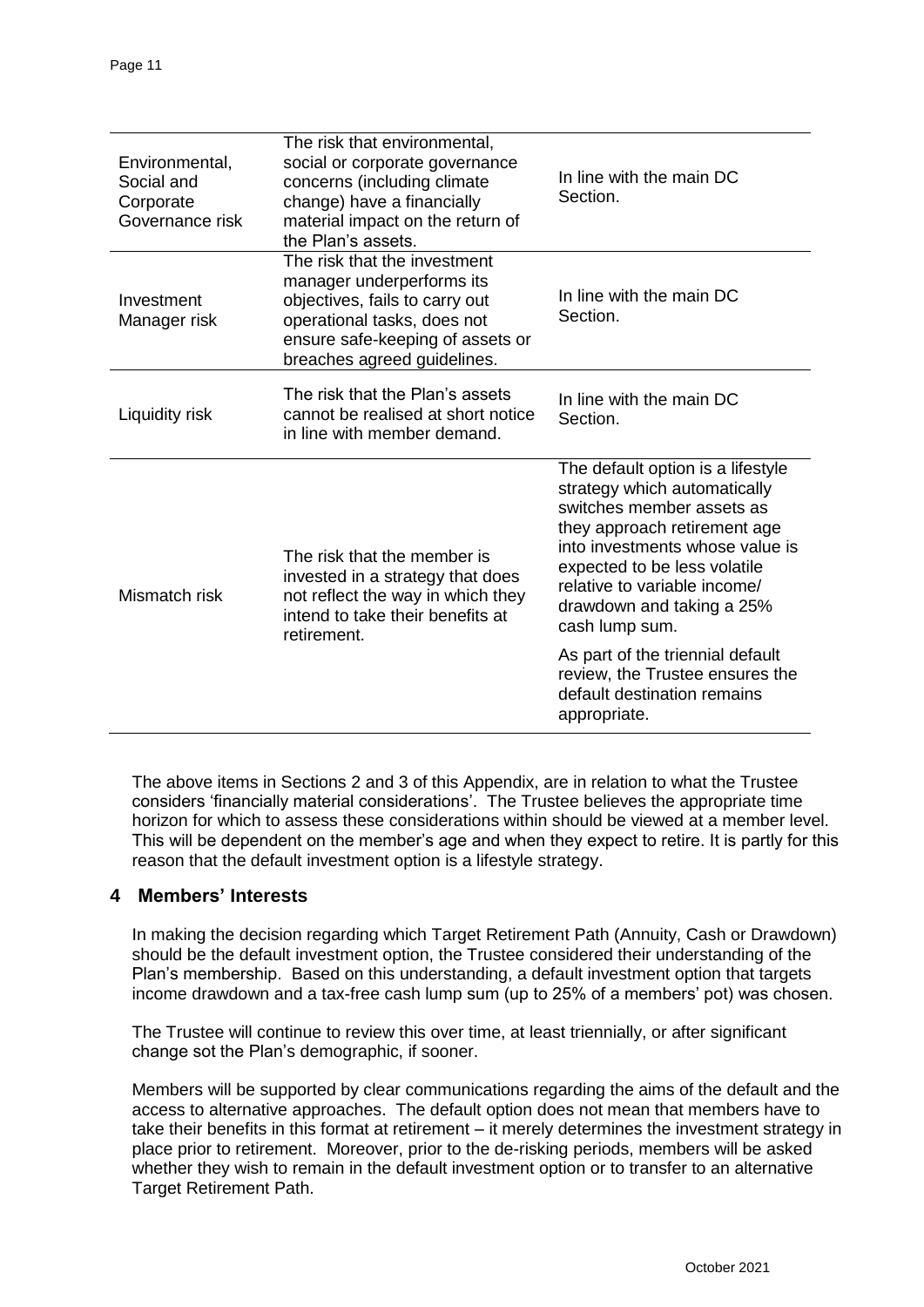## **5 Additional Default Arrangements**

In accordance with the Occupational Pension Schemes (Charges and Governance) Regulations 2015, the Trustee has identified the investment options listed below as 'default arrangements' (as defined by these regulations).

In December 2019, Aviva decided to close the M&G All Stocks Corporate Bond Fund. Following advice from Mercer, members' assets invested in the Fund were mapped to the Mercer Defensive Fund.

In February 2021, as part of the consolidation of AVC assets from Utmost Life and Pensions into the main DC platform held with Aviva, unit linked AVC funds previously held in the Money Market Fund with Utmost were mapped across to new funds. For those members that already contribute to the DC arrangement with Aviva, their Utmost AVCs were mapped across to the same Aviva funds that the member already invests and in the same proportion. For those members that do not currently contribute to the DC arrangement with Aviva, their Utmost AVCs were mapped to the BlackRock Institutional Liquidity Fund.

The Funds impacted were as follows:

BlackRock Institutional Liquidity Fund Aviva Mercer Growth / Balanced Risk Aviva Mercer High Growth / Higher Risk Aviva Mercer Target Annuity Aviva Mercer Target Drawdown

All the above Funds have been identified as 'default arrangements' as members' contributions have been automatically directed to them without members having instructed the Trustee where their contributions are to be invested. The performance of these funds are monitored on a quarterly basis, with a strategic review being carried out at least triennially.

The Trustee are satisfied that these Funds are suitable due to the lower cost to members, the increased governance and oversight and the flexibility for members.

#### **Fund Objectives**

The objectives in respect of these 'default arrangements' are summarised in the table below. These objectives are in addition to the Overall Aims and Objectives and Investment Objectives stated for the general DC Section.

| <b>Fund/Investment Strategy</b>                     | <b>Fund Objective</b>                                                                                                                                                                                                                                                                                                                                                                              |
|-----------------------------------------------------|----------------------------------------------------------------------------------------------------------------------------------------------------------------------------------------------------------------------------------------------------------------------------------------------------------------------------------------------------------------------------------------------------|
| Aviva Pension Mercer Defensive /<br>Lower Risk Fund | The Fund aims for stable capital growth over the long<br>term. It invests in one or more underlying fund(s) to<br>produce a portfolio with around a quarter in money<br>market instruments and around three quarters<br>invested in government bonds, corporate bonds, UK<br>shares, overseas shares and other asset types such<br>as property. Other securities may be held from time<br>to time. |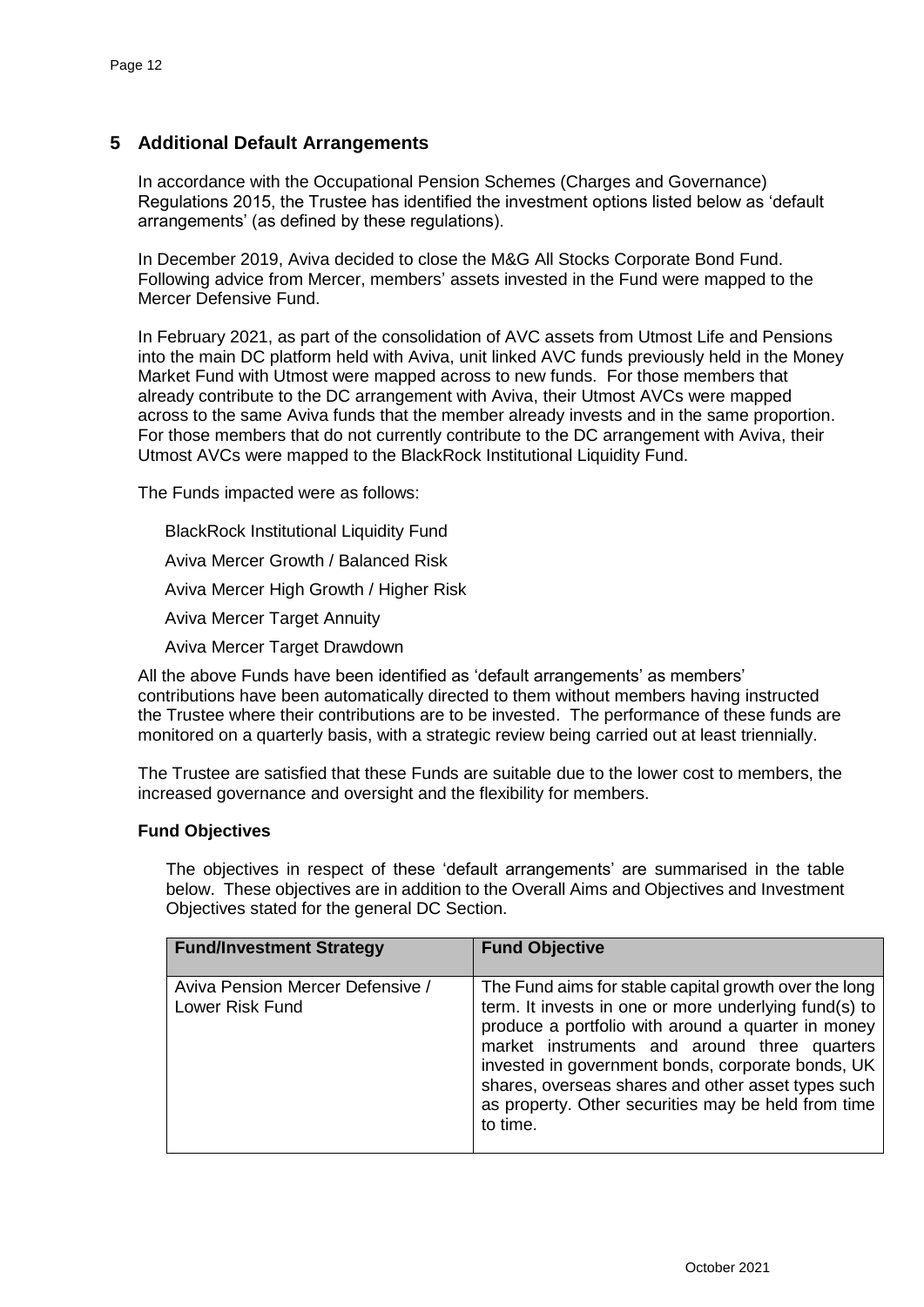| <b>Aviva BlackRock Sterling Liquidity</b><br>Fund | The Fund aims to maximise income on investment<br>consistent with maintaining capital and ensuring its<br>underlying assets can easily be bought or sold in the<br>market (in normal market conditions).                                                                                                                                                                                                                                                                                                                                                                                                                                                                                                                                                                                                                                                                                                                                           |
|---------------------------------------------------|----------------------------------------------------------------------------------------------------------------------------------------------------------------------------------------------------------------------------------------------------------------------------------------------------------------------------------------------------------------------------------------------------------------------------------------------------------------------------------------------------------------------------------------------------------------------------------------------------------------------------------------------------------------------------------------------------------------------------------------------------------------------------------------------------------------------------------------------------------------------------------------------------------------------------------------------------|
| Aviva Mercer Growth / Balanced Risk               | The Fund aims to provide moderate to high levels of<br>long-term capital growth. It invests in one or more<br>underlying fund(s) to produce a portfolio with around<br>three quarters or more invested in UK and overseas<br>shares, a holding in government and corporate<br>bonds and the remainder spread across other asset<br>types giving exposure to commodities, property and<br>money market instruments. Derivatives may be used<br>for investment purposes as well as risk reduction.                                                                                                                                                                                                                                                                                                                                                                                                                                                   |
| Aviva Mercer High Growth / Higher<br><b>Risk</b>  | The Fund aims to provide high levels of long-term<br>capital growth. It invests in one or more underlying<br>fund(s) to produce a portfolio mostly invested in UK<br>and overseas shares, with a small holding in<br>government and corporate bonds and the rest<br>spread across other asset types giving exposure to<br>and<br>commodities,<br>property<br>money<br>market<br>instruments. Derivatives may be used for investment<br>purposes as well as risk reduction.                                                                                                                                                                                                                                                                                                                                                                                                                                                                         |
| <b>Aviva Mercer Target Annuity</b>                | These target dated funds are designed for investors<br>intending to buy a fixed annuity at retirement. Prior to<br>the target dated year the fund will invest in one or<br>more underlying funds to produce a portfolio with<br>access to a range of asset classes, including, but not<br>limited to, equities, bonds, commodities indices and<br>Real Estate Investment Trusts (REITs). The<br>emphasis of the fund gradually changes over its<br>lifetime so that when the fund closes at the start of<br>the target dated year around three quarters is<br>invested in government and corporate bonds and<br>around a quarter in money market securities. At the<br>start of the target dated year, investments in this fund<br>will be automatically switched into the Annuity<br>Retirement Fund to maintain a similar asset split until<br>you buy an annuity. Derivatives may be used for<br>investment purposes as well as risk reduction. |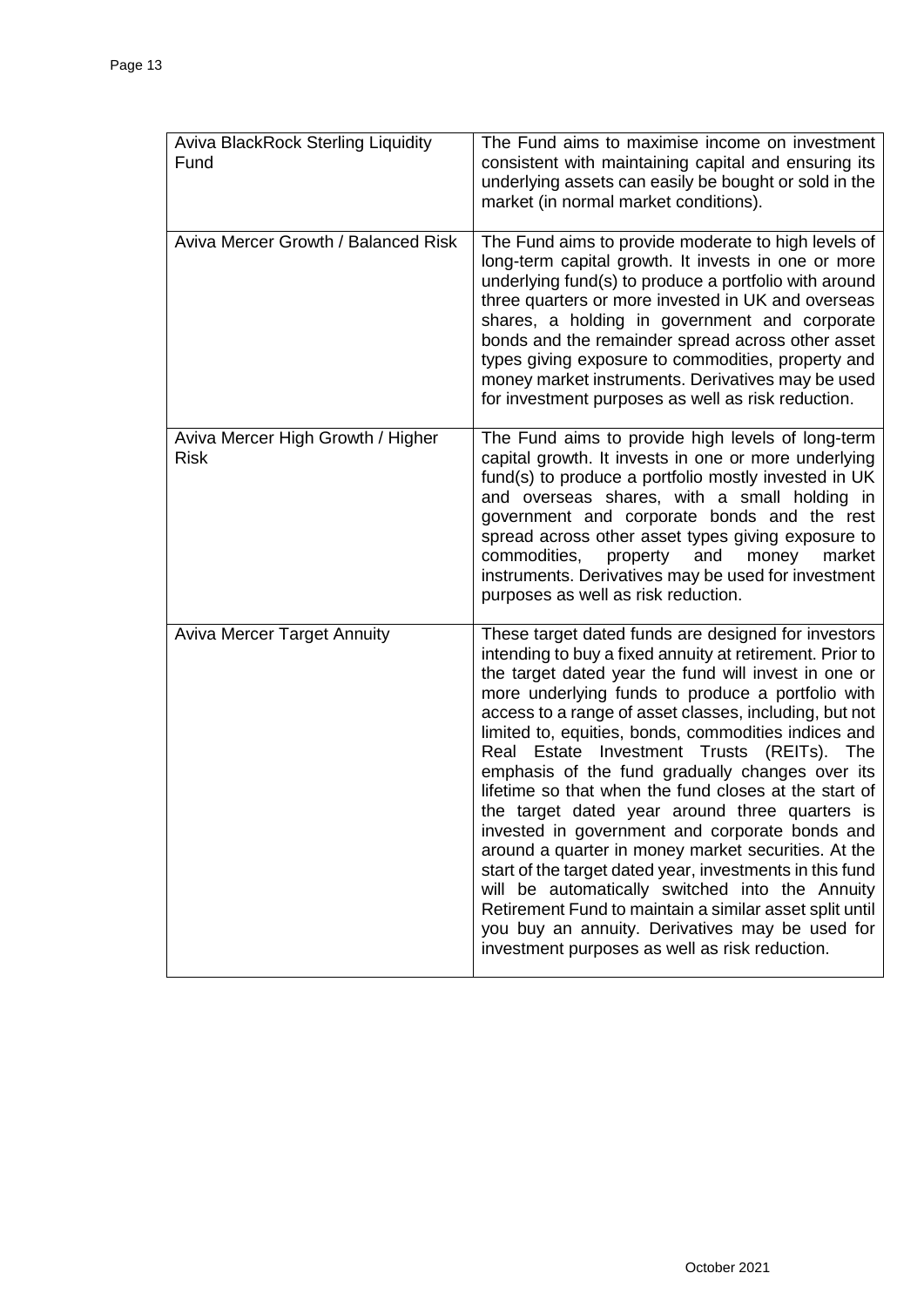| Aviva Mercer Target Drawdown | These target dated funds are designed for investors<br>intending to enter drawdown and continue to invest<br>their portfolio after retirement. Prior to the target<br>dated year, the fund will invest in one or more<br>underlying funds to produce a portfolio with access<br>to a range of asset classes, including, but not limited<br>to, equities, bonds, commodities indices and Real<br>Estate Investment Trusts (REITs). The emphasis of<br>the fund gradually changes over its lifetime so that<br>when the fund closes at the start of the target dated<br>year around a quarter is in money market securities<br>and three quarters is invested in a range of assets<br>aiming to provide moderate long-term capital growth. |
|------------------------------|------------------------------------------------------------------------------------------------------------------------------------------------------------------------------------------------------------------------------------------------------------------------------------------------------------------------------------------------------------------------------------------------------------------------------------------------------------------------------------------------------------------------------------------------------------------------------------------------------------------------------------------------------------------------------------------------------------------------------------------|

#### **Risk in relation to the Additional Default Arrangements**

The Trustee considers the trade-off between risk and expected returns for the funds offered to members. Risk is not considered in isolation, but in conjunction with expected investment returns and retirement outcomes for members.

The additional defaults were created due to mapping exercises completed by the Trustee, after taking appropriate advice from their investment adviser. As part of any mapping exercise, the Trustee considers the appropriateness of the investment arrangements to ensure that the expected amount of risk (and commensurately the expected return) is appropriate given the age of the member and their expected retirement date.

The Trustee has considered the investment risk associated with DC pension investment. This risk can be defined as the uncertainty over the ultimate amount of savings available on retirement. A number of factors contributed to this uncertainty some of which (such as the amount of contributions paid and the length of time these contributions are invested) cannot be managed by the investment strategies made available to members. The specific risks pertaining to the additional default arrangements are identified in the table under Section 5.

The objectives set out above and the risks and other factors referenced in this Statement are those that the Trustee considers to be financially material considerations in relation to the additional default arrangements. The Trustee believes that the appropriate time horizon within which to assess these considerations should be viewed at the member level. This will be dependent on the member's age and when they expect to retire.